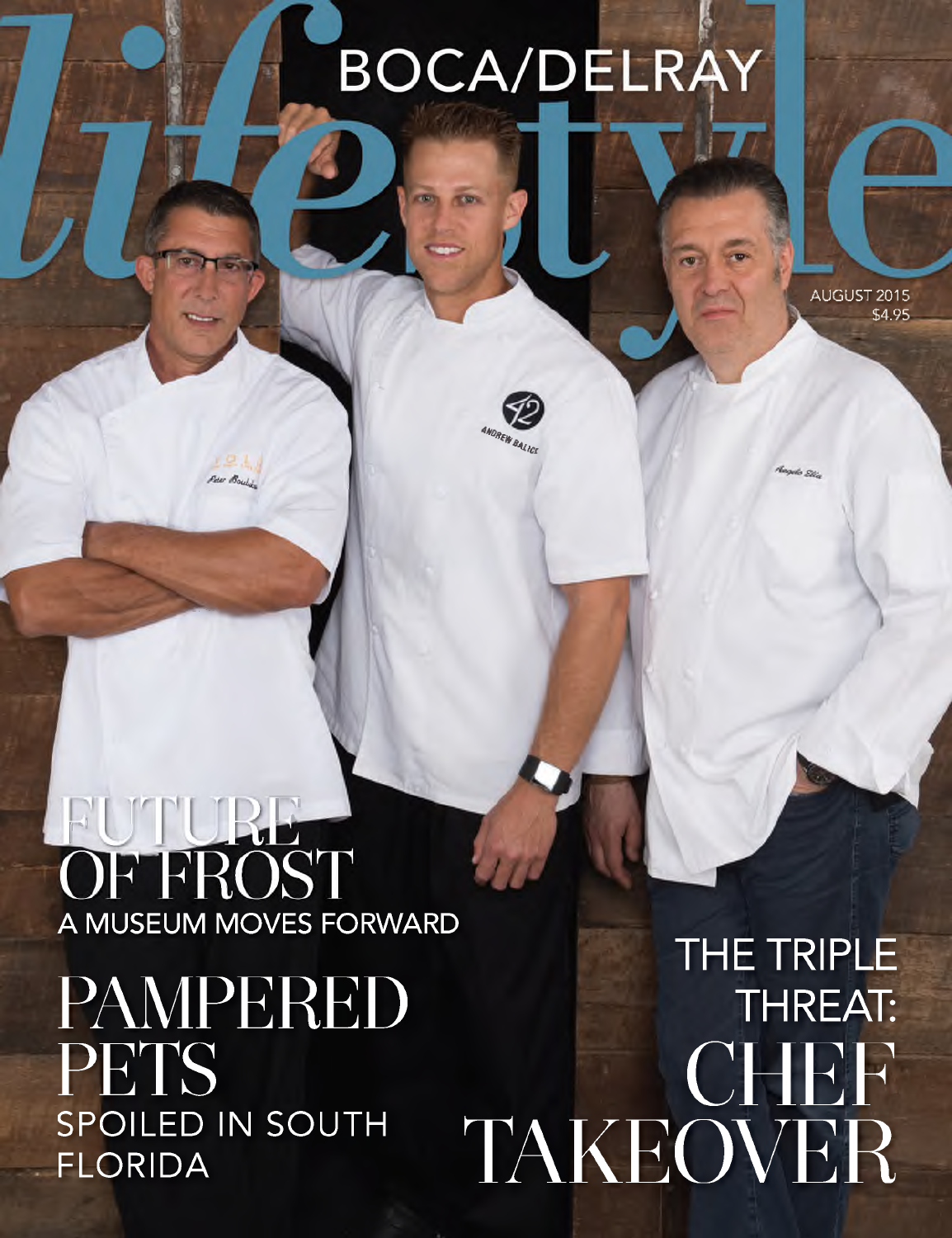Johnny B. Goode, America's Top Dog Model national winner Photo credit: Stacia Norris

# CREATURE **COMFORTS**

LIFE IS PAW-SOME FOR SOUTH FLORIDA'S MOST PAMPERED CATS AND DOGS BY FELICIA LEVINE

Johnny B. Goode never steps outside unless he's perfectly coiffed. The statuesque calendar model has a personal stylist, dines on fine imported cuisine and wherever he goes - be it the Lexus dealership, an equestrian event or a charity ball - the flashbulbs pop. "He causes more sensation than anything," gushes West Palm Beach resident Debra Blevins about her father John David's 4-year-old standard poodle. "We've had traffic stop because people wanted to see him."

Forget dog eat dog. In 2015, it's a dog-eatsteak world - especially in South Florida,

where pets luxuriate at posh spas, attend black-tie soirees and hold court at shopping malls (owners pushing their strollers or carrying them like diminutive divas, lest their "pawdicures" touch the ground).

"One cannot help but notice the stylish canines strutting Worth Avenue, Mizner Park and Ocean Drive," says Jo Jo Harder, a designer, author and founder of the America's Top Dog Model calendar contest, which Johnny B. Goode won this year. He appears on the cover in a jaunty sailor suit.

So, why all the fuss over some dogs and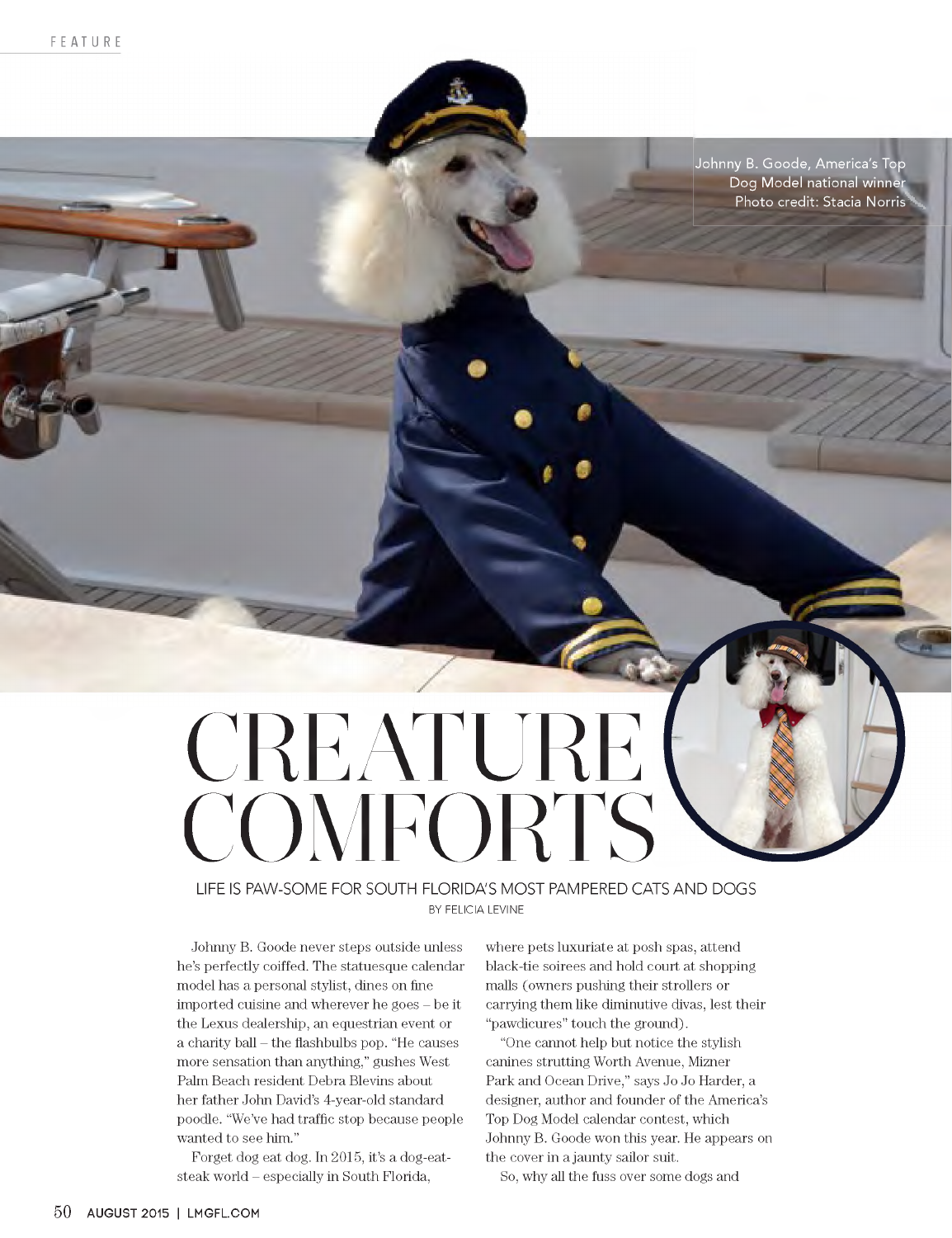



cats? Because people just love their four-legged family members.

#### NEW LEASH ON LIFE

Before you poo-poo the pampered pet trend, consider this: According to the American Pet Products Association, last year, we spent \$58 billion on our 397 million furbabies. And a national Amazon.com survey of the United States' "20 Most Pampered Pet Cities" ranked Miami No.1 for spoiling cats and dogs. It's a phenomenon entrepreneurs from Miami Beach to West Palm Beach are banking on.

Traveling with your dog or cat? Many upscale hotels not only accept pets, but they indulge them. The Trump

### "I WANTED A PLACE WITH ALL THE AMENITIES I APPRECIATE WHEN I STAY SOMEWHERE."

National Doral Miami offers bottled water, gourmet snacks, toys and personalized blankets. The Chesterfield Palm Beach lavishes pets with welcome baskets, grooming, dog-sitting and treats.

Can't take Fluffy with you? Five-star pet resorts and day care centers offer everything from decadent blueberry facials and limo services, to belly rubs and bedtime stories.

California transplant Lincoln Baker opened the Posh Pet Hotel in West Palm Beach three months ago. The cage-free resort, which is decorated with crystal chandeliers, offers a Zen room with acupuncture and massages and Ferrari, Bentley or Cadillac Escalade transportation. There's a salon and spa, too, plus the Posh Bistro for organic meals and holistic biscuits. DOGTV plays "Lady and the Tramp" and other Disney favorites, while felines can gaze at a saltwater fish tank. Luxury suites start at \$49 per night, and if you miss your four-legged friend, there's a live webcam 24/7. "Our clients love their pets like children," says Baker.

Amy Jo Birkenes opened Pompano Beach-based Chateau Poochie eight years ago. "I wanted a place with all the amenities I appreciate when I stay somewhere," says Birkenes, whose property includes a hotel, day care and spa for dogs and cats and has been featured on Animal Planet. Suites are opulently decorated (some with sleigh beds), and there's a cat boudoir, spa, fitness center, senior center, boutique and social lounge where "paw-jama" parties include games, music and "pup-